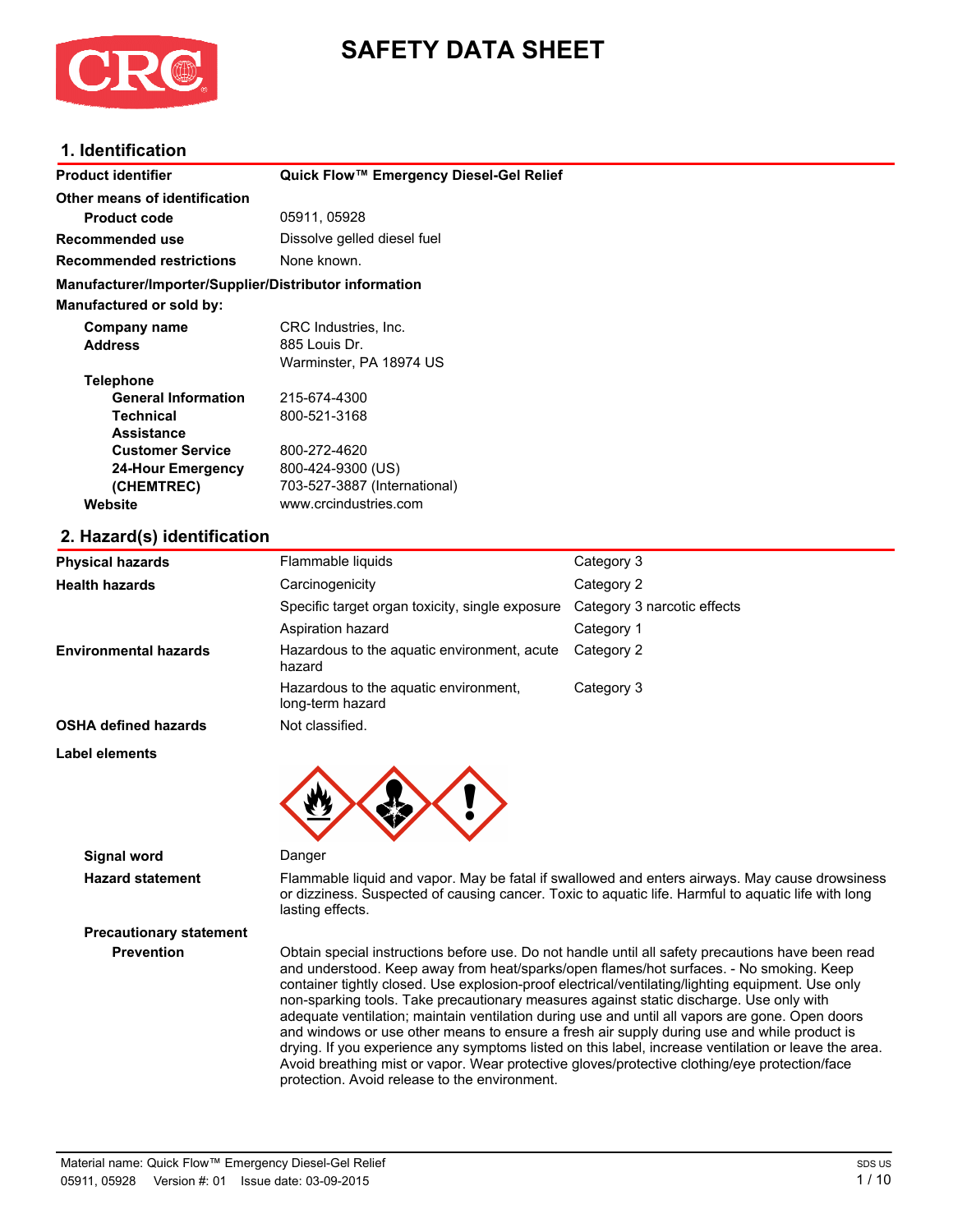| <b>Response</b>                              | If swallowed: Immediately call a poison center/doctor. Do NOT induce vomiting. If on skin (or hair):<br>Take off immediately all contaminated clothing. Rinse skin with water/shower. If inhaled: Remove<br>person to fresh air and keep comfortable for breathing. Call a poison center/doctor if you feel<br>unwell. If exposed or concerned: Get medical attention. In case of fire: Do not use water jet as an<br>extinguisher, as this will spread the fire. |
|----------------------------------------------|-------------------------------------------------------------------------------------------------------------------------------------------------------------------------------------------------------------------------------------------------------------------------------------------------------------------------------------------------------------------------------------------------------------------------------------------------------------------|
| <b>Storage</b>                               | Store in a well-ventilated place. Keep cool. Store locked up.                                                                                                                                                                                                                                                                                                                                                                                                     |
| <b>Disposal</b>                              | Dispose of contents/container in accordance with local/regional/national regulations.                                                                                                                                                                                                                                                                                                                                                                             |
| Hazard(s) not otherwise<br>classified (HNOC) | Static accumulating flammable liquid can become electrostatically charged even in bonded and<br>grounded equipment. Sparks may ignite liquid and vapor. May cause flash fire or explosion.                                                                                                                                                                                                                                                                        |

### **3. Composition/information on ingredients**

| <b>Mixtures</b>                             |                          |                   |           |
|---------------------------------------------|--------------------------|-------------------|-----------|
| <b>Chemical name</b>                        | Common name and synonyms | <b>CAS number</b> | %         |
| Stoddard Solvent                            |                          | 8052-41-3         | $80 - 90$ |
| Solvent naphtha (petroleum), heavy<br>arom. |                          | 64742-94-5        | $5 - 10$  |
| 1,2,4-Trimethylbenzene                      |                          | $95 - 63 - 6$     | $1 - 3$   |
| Naphthalene                                 |                          | $91 - 20 - 3$     | $\prec$ : |

Specific chemical identity and/or percentage of composition has been withheld as a trade secret.

#### **4. First-aid measures**

| <b>Inhalation</b>                                                            | Remove victim to fresh air and keep at rest in a position comfortable for breathing. Call a POISON<br>CENTER or doctor/physician if you feel unwell.                                                                                                                                                                                                                                                   |
|------------------------------------------------------------------------------|--------------------------------------------------------------------------------------------------------------------------------------------------------------------------------------------------------------------------------------------------------------------------------------------------------------------------------------------------------------------------------------------------------|
| <b>Skin contact</b>                                                          | Take off immediately all contaminated clothing. Rinse skin with water/shower. Get medical<br>attention if irritation develops and persists.                                                                                                                                                                                                                                                            |
| Eye contact                                                                  | Immediately flush eyes with plenty of water for at least 15 minutes. Remove contact lenses, if<br>present and easy to do. Get medical attention if irritation develops and persists.                                                                                                                                                                                                                   |
| Ingestion                                                                    | Call a physician or poison control center immediately. Rinse mouth. Do not induce vomiting. If<br>vomiting occurs, keep head low so that stomach content doesn't get into the lungs.                                                                                                                                                                                                                   |
| <b>Most important</b><br>symptoms/effects, acute and<br>delayed              | May cause drowsiness and dizziness. Headache. Nausea, vomiting. Irritation of eyes and mucous<br>membranes. Irritation of nose and throat. Aspiration may cause pulmonary edema and<br>pneumonitis.                                                                                                                                                                                                    |
| Indication of immediate<br>medical attention and special<br>treatment needed | Provide general supportive measures and treat symptomatically. Thermal burns: Flush with water<br>immediately. While flushing, remove clothes which do not adhere to affected area. Call an<br>ambulance. Continue flushing during transport to hospital. Keep victim under observation.<br>Symptoms may be delayed.                                                                                   |
| <b>General information</b>                                                   | Take off all contaminated clothing immediately. IF exposed or concerned: Get medical<br>advice/attention. Ensure that medical personnel are aware of the material(s) involved, and take<br>precautions to protect themselves. Wash contaminated clothing before reuse.                                                                                                                                 |
| 5. Fire-fighting measures                                                    |                                                                                                                                                                                                                                                                                                                                                                                                        |
| Suitable extinguishing media                                                 | Water fog. Foam. Carbon dioxide (CO2). Dry chemical powder, carbon dioxide, sand or earth may<br>be used for small fires only.                                                                                                                                                                                                                                                                         |
| Unsuitable extinguishing<br>media                                            | Do not use water jet as an extinguisher, as this will spread the fire.                                                                                                                                                                                                                                                                                                                                 |
| Specific hazards arising from<br>the chemical                                | Vapors may form explosive mixtures with air. Vapors may travel considerable distance to a source<br>of ignition and flash back. This product is a poor conductor of electricity and can become<br>electrostatically charged. If sufficient charge is accumulated, ignition of flammable mixtures can<br>occur. Static electricity accumulation may be significantly increased by the presence of small |

quantities of water or other contaminants. Material will float and may ignite on surface of water. During fire, gases hazardous to health may be formed. **Special protective equipment** Self-contained breathing apparatus and full protective clothing must be worn in case of fire.

**and precautions for firefighters Fire-fighting equipment/instructions** In case of fire and/or explosion do not breathe fumes. Move containers from fire area if you can do so without risk. General fire hazards Flammable liquid and vapor.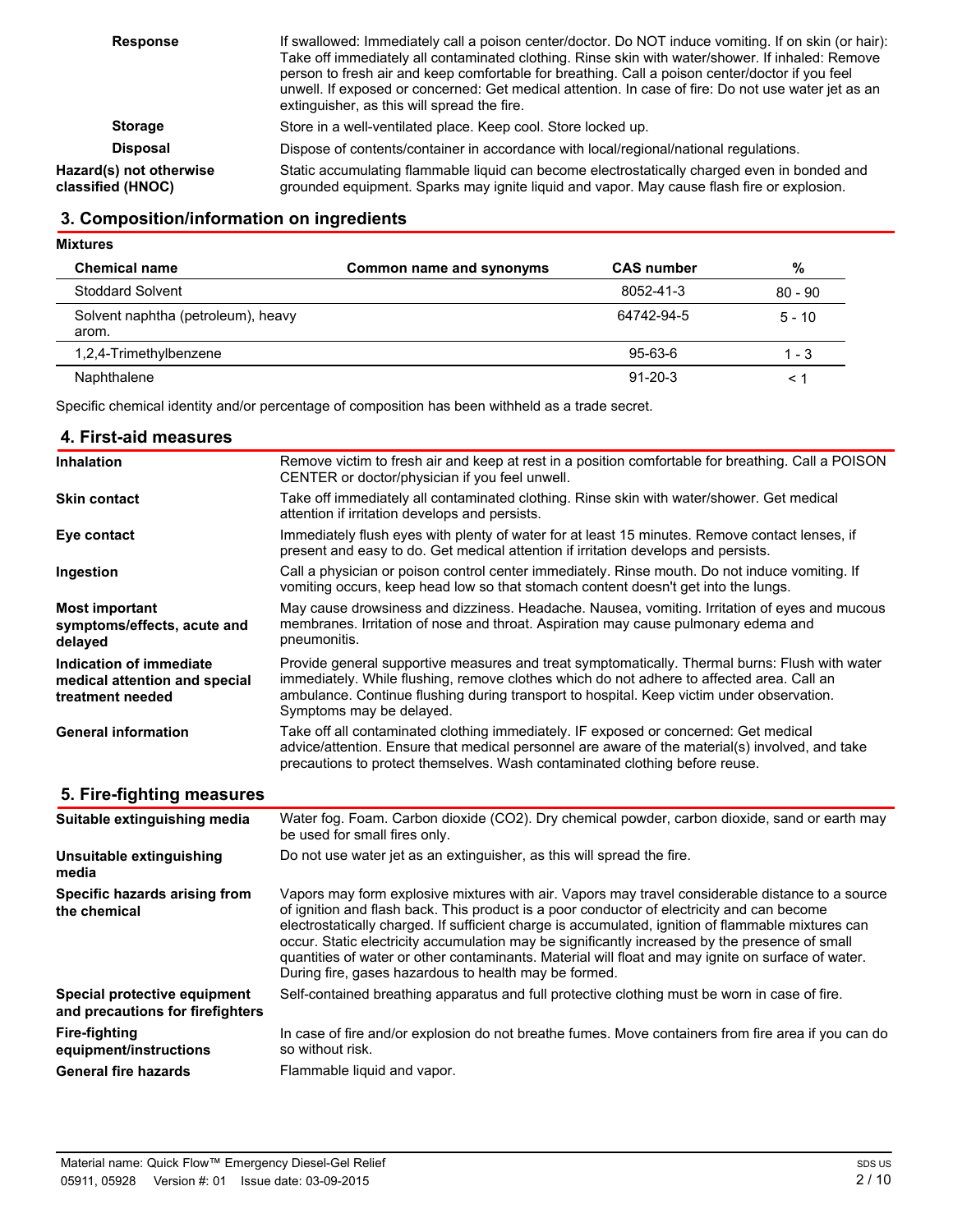### **6. Accidental release measures**

| Personal precautions,<br>protective equipment and<br>emergency procedures | Keep unnecessary personnel away. Keep people away from and upwind of spill/leak. Keep out of<br>low areas. Eliminate all ignition sources (no smoking, flares, sparks, or flames in immediate area).<br>Wear appropriate protective equipment and clothing during clean-up. Avoid breathing mist or<br>vapor. Do not touch damaged containers or spilled material unless wearing appropriate protective<br>clothing. Ventilate closed spaces before entering them. Use appropriate containment to avoid<br>environmental contamination. Transfer by mechanical means such as vacuum truck to a salvage<br>tank or other suitable container for recovery or safe disposal. Local authorities should be advised if<br>significant spillages cannot be contained. For personal protection, see section 8 of the SDS. |
|---------------------------------------------------------------------------|-------------------------------------------------------------------------------------------------------------------------------------------------------------------------------------------------------------------------------------------------------------------------------------------------------------------------------------------------------------------------------------------------------------------------------------------------------------------------------------------------------------------------------------------------------------------------------------------------------------------------------------------------------------------------------------------------------------------------------------------------------------------------------------------------------------------|
| <b>Methods and materials for</b><br>containment and cleaning up           | Eliminate all ignition sources (no smoking, flares, sparks, or flames in immediate area). Take<br>precautionary measures against static discharge. Use only non-sparking tools. Keep combustibles<br>(wood, paper, oil, etc.) away from spilled material. This material is classified as a water pollutant<br>under the Clean Water Act and should be prevented from contaminating soil or from entering<br>sewage and drainage systems which lead to waterways.                                                                                                                                                                                                                                                                                                                                                  |
| <b>Environmental precautions</b>                                          | Small Spills: Absorb with earth, sand or other non-combustible material and transfer to containers<br>for later disposal. Clean surface thoroughly to remove residual contamination.<br>Never return spills to original containers for re-use. For waste disposal, see section 13 of the SDS.<br>Avoid release to the environment. Prevent further leakage or spillage if safe to do so. Avoid<br>discharge into drains, water courses or onto the ground. Inform appropriate managerial or<br>supervisory personnel of all environmental releases. Use appropriate containment to avoid                                                                                                                                                                                                                          |
|                                                                           | environmental contamination.                                                                                                                                                                                                                                                                                                                                                                                                                                                                                                                                                                                                                                                                                                                                                                                      |

## **7. Handling and storage**

| <b>Precautions for safe handling</b>                            | Obtain special instructions before use. Do not handle until all safety precautions have been read<br>and understood. Do not handle, store or open near an open flame, sources of heat or sources of<br>ignition. Protect material from direct sunlight. When using do not smoke. Explosion-proof general<br>and local exhaust ventilation. Minimize fire risks from flammable and combustible materials<br>(including combustible dust and static accumulating liguids) or dangerous reactions with<br>incompatible materials. Handling operations that can promote accumulation of static charges<br>include but are not limited to: mixing, filtering, pumping at high flow rates, splash filling, creating<br>mists or sprays, tank and container filling, tank cleaning, sampling, gauging, switch loading,<br>vacuum truck operations. Take precautionary measures against static discharges. Use<br>non-sparking tools and explosion-proof equipment. Avoid breathing mist or vapor. Avoid prolonged<br>exposure. Should be handled in closed systems, if possible. Wear appropriate personal protective<br>equipment. Wash hands thoroughly after handling. Avoid release to the environment. Observe<br>good industrial hygiene practices. For product usage instructions, please see the product label. |
|-----------------------------------------------------------------|------------------------------------------------------------------------------------------------------------------------------------------------------------------------------------------------------------------------------------------------------------------------------------------------------------------------------------------------------------------------------------------------------------------------------------------------------------------------------------------------------------------------------------------------------------------------------------------------------------------------------------------------------------------------------------------------------------------------------------------------------------------------------------------------------------------------------------------------------------------------------------------------------------------------------------------------------------------------------------------------------------------------------------------------------------------------------------------------------------------------------------------------------------------------------------------------------------------------------------------------------------------------------------------------------------------|
| Conditions for safe storage,<br>including any incompatibilities | Keep away from heat, sparks and open flame. Eliminate sources of ignition. Avoid spark<br>promoters. Store in a cool, dry place out of direct sunlight. Store in a well-ventilated place. Keep<br>container tightly closed. Keep in an area equipped with sprinklers. Store away from incompatible<br>materials (see Section 10 of the SDS).                                                                                                                                                                                                                                                                                                                                                                                                                                                                                                                                                                                                                                                                                                                                                                                                                                                                                                                                                                     |

### **8. Exposure controls/personal protection**

| <b>Occupational exposure limits</b>                               |             |             |              |
|-------------------------------------------------------------------|-------------|-------------|--------------|
| US. OSHA Table Z-1 Limits for Air Contaminants (29 CFR 1910.1000) |             |             |              |
| <b>Components</b>                                                 | <b>Type</b> | Value       |              |
| Naphthalene (CAS 91-20-3)                                         | PEL         | 50 mg/m $3$ |              |
|                                                                   |             | 10 ppm      |              |
| Solvent naphtha<br>(petroleum), heavy arom.<br>(CAS 64742-94-5)   | PEL         | 400 mg/m3   |              |
|                                                                   |             | $100$ ppm   |              |
| Stoddard Solvent (CAS<br>8052-41-3)                               | PEL         | 2900 mg/m3  |              |
|                                                                   |             | 500 ppm     |              |
| US. ACGIH Threshold Limit Values                                  |             |             |              |
| <b>Components</b>                                                 | <b>Type</b> | Value       | Form         |
| 1,2,4-Trimethylbenzene<br>$(CAS 95-63-6)$                         | <b>TWA</b>  | 25 ppm      |              |
| Naphthalene (CAS 91-20-3)                                         | <b>TWA</b>  | 10 ppm      |              |
| Solvent naphtha<br>(petroleum), heavy arom.<br>(CAS 64742-94-5)   | <b>TWA</b>  | 200 mg/m3   | Non-aerosol. |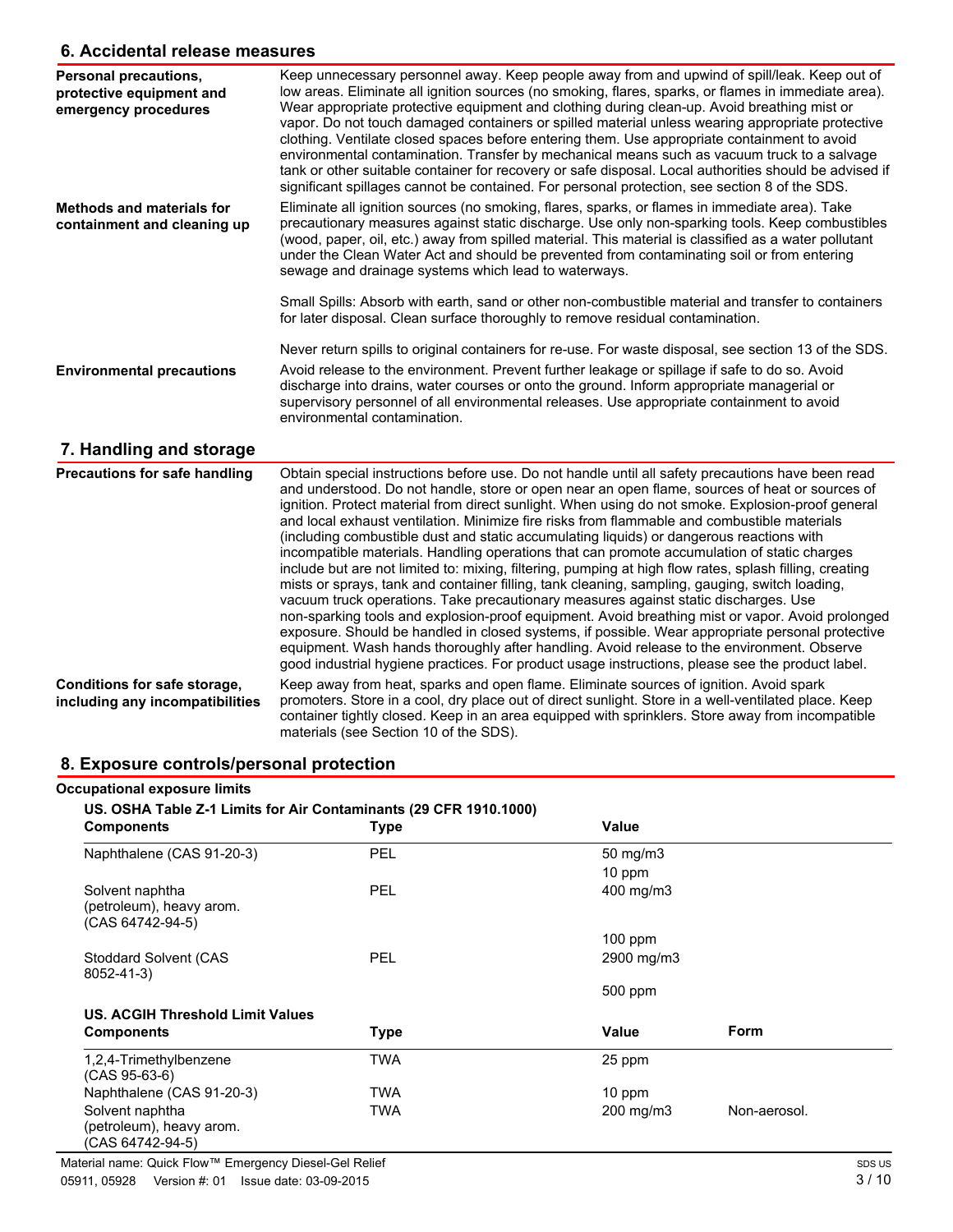| <b>US. ACGIH Threshold Limit Values</b><br><b>Components</b>                              | Type                                                                                                                                                                                                                                                                                                                                                                                                                                                             | <b>Value</b>                                                                                                                                                                                                                                         | Form |
|-------------------------------------------------------------------------------------------|------------------------------------------------------------------------------------------------------------------------------------------------------------------------------------------------------------------------------------------------------------------------------------------------------------------------------------------------------------------------------------------------------------------------------------------------------------------|------------------------------------------------------------------------------------------------------------------------------------------------------------------------------------------------------------------------------------------------------|------|
| <b>Stoddard Solvent (CAS</b>                                                              | <b>TWA</b>                                                                                                                                                                                                                                                                                                                                                                                                                                                       | 100 ppm                                                                                                                                                                                                                                              |      |
| 8052-41-3)                                                                                |                                                                                                                                                                                                                                                                                                                                                                                                                                                                  |                                                                                                                                                                                                                                                      |      |
| US. NIOSH: Pocket Guide to Chemical Hazards<br><b>Components</b>                          | <b>Type</b>                                                                                                                                                                                                                                                                                                                                                                                                                                                      | Value                                                                                                                                                                                                                                                |      |
| 1,2,4-Trimethylbenzene<br>$(CAS 95-63-6)$                                                 | <b>TWA</b>                                                                                                                                                                                                                                                                                                                                                                                                                                                       | 125 mg/m3                                                                                                                                                                                                                                            |      |
| Naphthalene (CAS 91-20-3)                                                                 | <b>STEL</b>                                                                                                                                                                                                                                                                                                                                                                                                                                                      | 25 ppm<br>75 mg/m3                                                                                                                                                                                                                                   |      |
|                                                                                           | <b>TWA</b>                                                                                                                                                                                                                                                                                                                                                                                                                                                       | 15 ppm<br>50 mg/m3<br>10 ppm                                                                                                                                                                                                                         |      |
| <b>Stoddard Solvent (CAS</b><br>8052-41-3)                                                | Ceiling                                                                                                                                                                                                                                                                                                                                                                                                                                                          | 1800 mg/m3                                                                                                                                                                                                                                           |      |
|                                                                                           | <b>TWA</b>                                                                                                                                                                                                                                                                                                                                                                                                                                                       | 350 mg/m3                                                                                                                                                                                                                                            |      |
| <b>Biological limit values</b>                                                            | No biological exposure limits noted for the ingredient(s).                                                                                                                                                                                                                                                                                                                                                                                                       |                                                                                                                                                                                                                                                      |      |
| <b>Exposure guidelines</b>                                                                |                                                                                                                                                                                                                                                                                                                                                                                                                                                                  |                                                                                                                                                                                                                                                      |      |
| US ACGIH Threshold Limit Values: Skin designation                                         |                                                                                                                                                                                                                                                                                                                                                                                                                                                                  |                                                                                                                                                                                                                                                      |      |
| Naphthalene (CAS 91-20-3)<br>Solvent naphtha (petroleum), heavy arom. (CAS<br>64742-94-5) |                                                                                                                                                                                                                                                                                                                                                                                                                                                                  | Can be absorbed through the skin.<br>Can be absorbed through the skin.                                                                                                                                                                               |      |
| Appropriate engineering<br>controls                                                       | Explosion-proof general and local exhaust ventilation. Good general ventilation (typically 10 air<br>changes per hour) should be used. Ventilation rates should be matched to conditions. If<br>applicable, use process enclosures, local exhaust ventilation, or other engineering controls to<br>maintain airborne levels below recommended exposure limits. If exposure limits have not been<br>established, maintain airborne levels to an acceptable level. |                                                                                                                                                                                                                                                      |      |
| <b>Eye/face protection</b>                                                                | Individual protection measures, such as personal protective equipment<br>Wear safety glasses with side shields (or goggles).                                                                                                                                                                                                                                                                                                                                     |                                                                                                                                                                                                                                                      |      |
| <b>Skin protection</b><br><b>Hand protection</b>                                          |                                                                                                                                                                                                                                                                                                                                                                                                                                                                  | Wear protective gloves such as: Nitrile. Neoprene. Polyvinyl chloride (PVC).                                                                                                                                                                         |      |
| Other                                                                                     |                                                                                                                                                                                                                                                                                                                                                                                                                                                                  | Wear suitable protective clothing. Use of an impervious apron is recommended.                                                                                                                                                                        |      |
| <b>Respiratory protection</b>                                                             | If engineering controls are not feasible or if exposure exceeds the applicable exposure limits, use a<br>NIOSH-approved cartridge respirator with an organic vapor cartridge. Use a self-contained<br>breathing apparatus in confined spaces and for emergencies. Air monitoring is needed to<br>determine actual employee exposure levels.                                                                                                                      |                                                                                                                                                                                                                                                      |      |
| <b>Thermal hazards</b>                                                                    | Wear appropriate thermal protective clothing, when necessary.                                                                                                                                                                                                                                                                                                                                                                                                    |                                                                                                                                                                                                                                                      |      |
| <b>General hygiene</b><br>considerations                                                  |                                                                                                                                                                                                                                                                                                                                                                                                                                                                  | When using do not smoke. Always observe good personal hygiene measures, such as washing<br>after handling the material and before eating, drinking, and/or smoking. Routinely wash work<br>clothing and protective equipment to remove contaminants. |      |

## **9. Physical and chemical properties**

| <b>Appearance</b>                          |                                             |
|--------------------------------------------|---------------------------------------------|
| <b>Physical state</b>                      | Liquid.                                     |
| Form                                       | Liquid.                                     |
| Color                                      | Light amber.                                |
| Odor                                       | Petroleum.                                  |
| Odor threshold                             | Not available.                              |
| рH                                         | Not available.                              |
| Melting point/freezing point               | -94 $\degree$ F (-70 $\degree$ C) estimated |
| Initial boiling point and boiling<br>range | 315 °F (157.2 °C) estimated                 |
| <b>Flash point</b>                         | 110 °F (43.3 °C) Tag Closed Cup             |
| <b>Evaporation rate</b>                    | Slow.                                       |
| Flammability (solid, gas)                  | Not available.                              |
|                                            |                                             |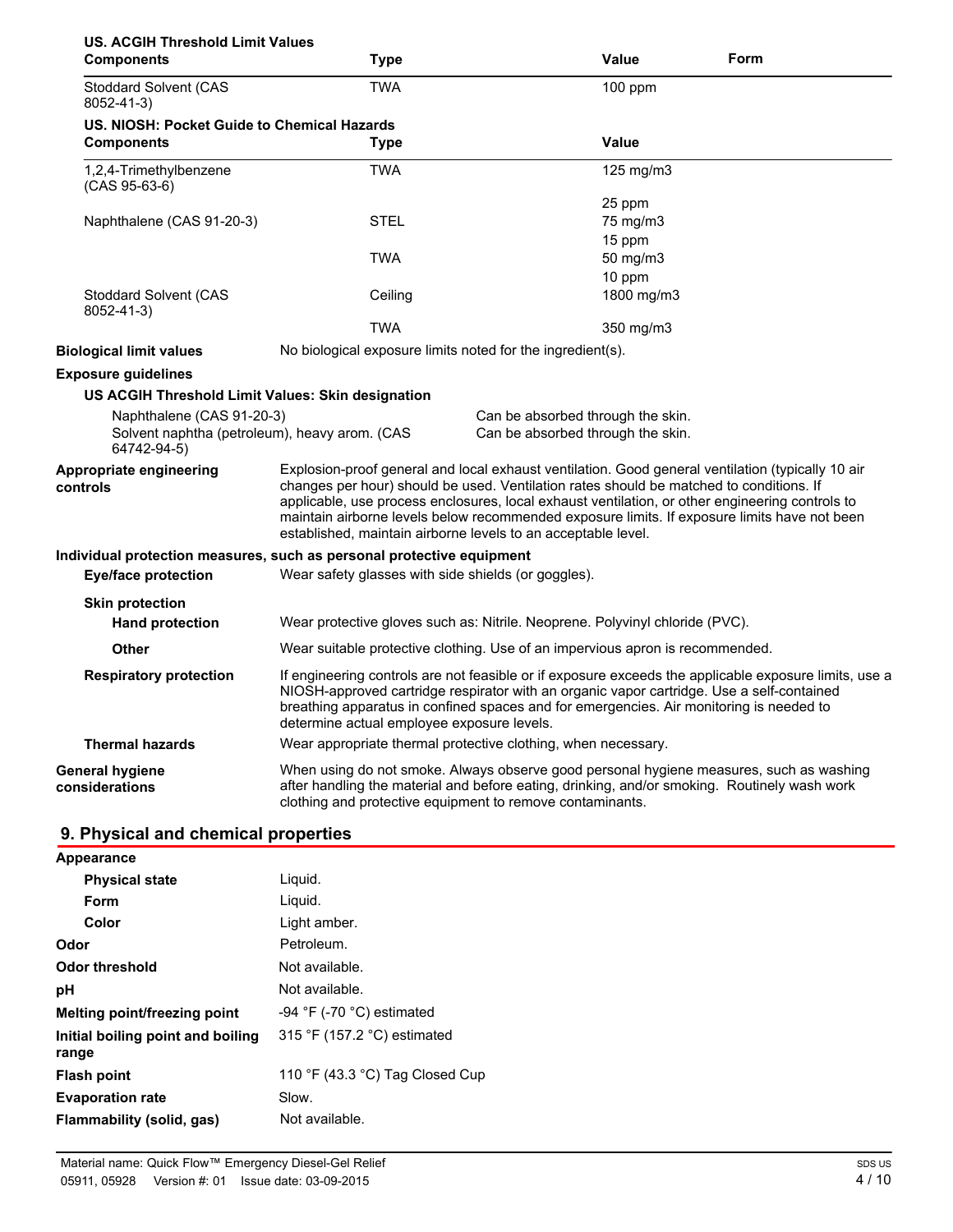| Upper/lower flammability or explosive limits |  |
|----------------------------------------------|--|
|----------------------------------------------|--|

| $\sim$                                            |
|---------------------------------------------------|
| <b>Flammability limit - lower</b> 0.7 % estimated |
| 6.8 % estimated                                   |
| 0.9 hPa estimated                                 |
| $> 4$ (air = 1)                                   |
| 0.79                                              |
| Negligible.                                       |
| Not available.                                    |
| 450 °F (232.2 °C) estimated                       |
| Not available.                                    |
| Not available.                                    |
| 98 % estimated                                    |
|                                                   |

## **10. Stability and reactivity**

| <b>Reactivity</b>                            | The product is stable and non-reactive under normal conditions of use, storage and transport.                                                     |  |
|----------------------------------------------|---------------------------------------------------------------------------------------------------------------------------------------------------|--|
| <b>Chemical stability</b>                    | Material is stable under normal conditions.                                                                                                       |  |
| <b>Possibility of hazardous</b><br>reactions | No dangerous reaction known under conditions of normal use.                                                                                       |  |
| <b>Conditions to avoid</b>                   | Avoid heat, sparks, open flames and other ignition sources. Avoid temperatures exceeding the<br>flash point. Contact with incompatible materials. |  |
| Incompatible materials                       | Strong oxidizing agents.                                                                                                                          |  |
| <b>Hazardous decomposition</b><br>products   | Carbon oxides.                                                                                                                                    |  |

## **11. Toxicological information**

| Information on likely routes of exposure                                           |                                                                                                                                                                                                     |  |
|------------------------------------------------------------------------------------|-----------------------------------------------------------------------------------------------------------------------------------------------------------------------------------------------------|--|
| Ingestion                                                                          | Droplets of the product aspirated into the lungs through ingestion or vomiting may cause a serious<br>chemical pneumonia.                                                                           |  |
| <b>Inhalation</b>                                                                  | May cause drowsiness and dizziness. Headache. Nausea, vomiting. Prolonged inhalation may be<br>harmful.                                                                                             |  |
| <b>Skin contact</b>                                                                | Prolonged skin contact may cause temporary irritation.                                                                                                                                              |  |
| Eye contact                                                                        | Direct contact with eyes may cause temporary irritation.                                                                                                                                            |  |
| Symptoms related to the<br>physical, chemical and<br>toxicological characteristics | May cause drowsiness and dizziness. Headache. Nausea, vomiting. Irritation of nose and throat.<br>Aspiration may cause pulmonary edema and pneumonitis. Irritation of eyes and mucous<br>membranes. |  |

**Information on toxicological effects**

| information on toxicological effects    |                                                                 |                                  |  |
|-----------------------------------------|-----------------------------------------------------------------|----------------------------------|--|
| <b>Acute toxicity</b>                   | May be fatal if swallowed and enters airways. Narcotic effects. |                                  |  |
| Product                                 | <b>Species</b>                                                  | <b>Test Results</b>              |  |
| Quick Flow™ Emergency Diesel-Gel Relief |                                                                 |                                  |  |
| <b>Acute</b>                            |                                                                 |                                  |  |
| Dermal<br>LD50                          | Rabbit                                                          | 3.5232 g/kg estimated            |  |
| Inhalation<br><b>LC50</b>               | Rat                                                             | 578.4146 mg/l, 4 hours estimated |  |
| Oral<br>LD50                            | Rat                                                             | 5.872 g/kg estimated             |  |
| <b>Chronic</b><br>Oral                  |                                                                 |                                  |  |

\* Estimates for product may be based on additional component data not shown.

LD50 Mouse

4278.0757 g/kg estimated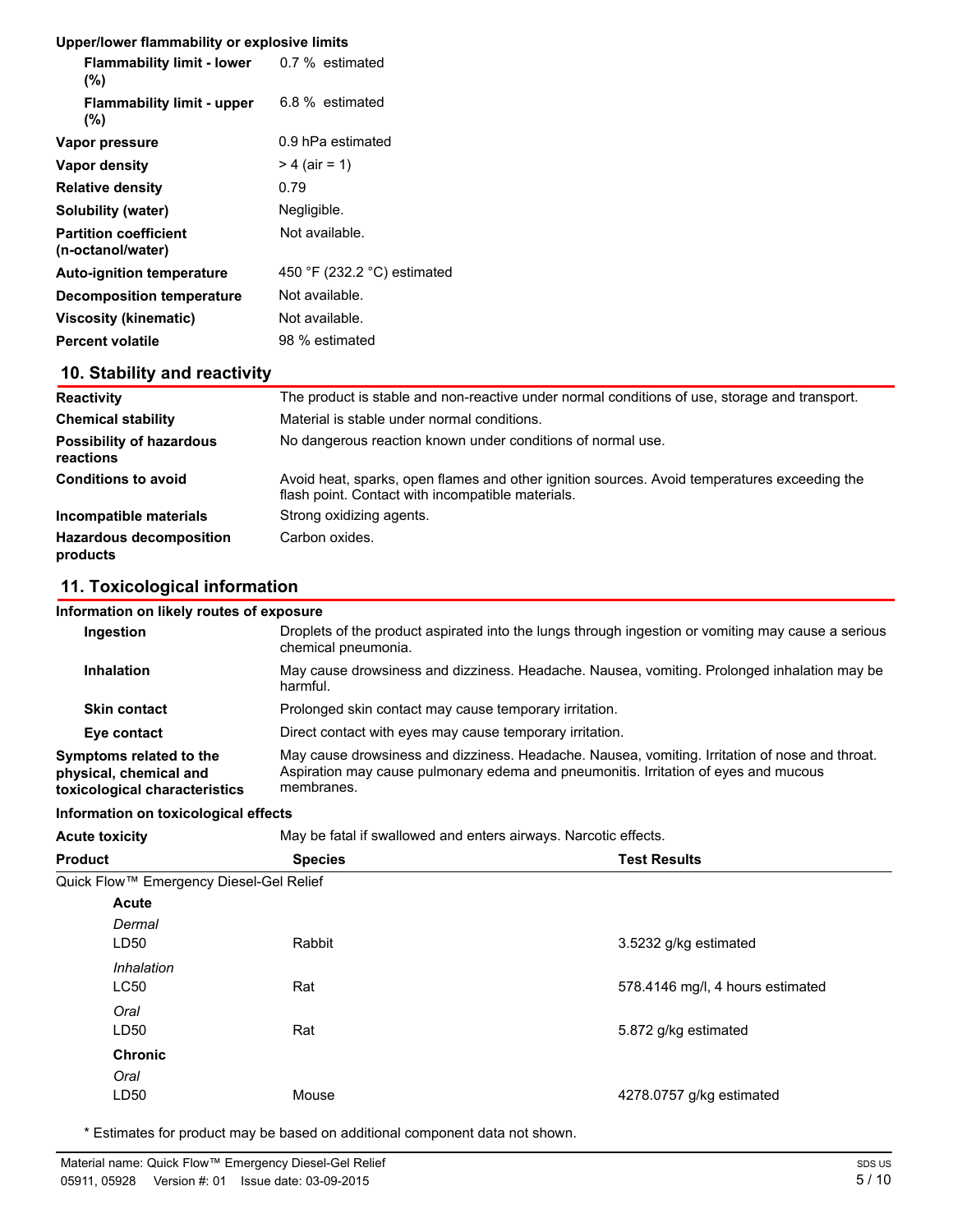| <b>Skin corrosion/irritation</b>                              | Prolonged skin contact may cause temporary irritation.                                                                                                           |                                                                                    |  |
|---------------------------------------------------------------|------------------------------------------------------------------------------------------------------------------------------------------------------------------|------------------------------------------------------------------------------------|--|
| Serious eye damage/eye<br>irritation                          | Direct contact with eyes may cause temporary irritation.                                                                                                         |                                                                                    |  |
| <b>Respiratory sensitization</b>                              | Not available.                                                                                                                                                   |                                                                                    |  |
| <b>Skin sensitization</b>                                     | This product is not expected to cause skin sensitization.                                                                                                        |                                                                                    |  |
| <b>Germ cell mutagenicity</b>                                 | No data available to indicate product or any components present at greater than 0.1% are<br>mutagenic or genotoxic.                                              |                                                                                    |  |
| Carcinogenicity                                               | Suspected of causing cancer.                                                                                                                                     |                                                                                    |  |
| <b>IARC Monographs. Overall Evaluation of Carcinogenicity</b> |                                                                                                                                                                  |                                                                                    |  |
| Naphthalene (CAS 91-20-3)                                     | US. National Toxicology Program (NTP) Report on Carcinogens                                                                                                      | 2B Possibly carcinogenic to humans.                                                |  |
| Naphthalene (CAS 91-20-3)                                     |                                                                                                                                                                  | Reasonably Anticipated to be a Human Carcinogen.                                   |  |
| <b>Reproductive toxicity</b>                                  | This product is not expected to cause reproductive or developmental effects.                                                                                     |                                                                                    |  |
| Specific target organ toxicity -<br>single exposure           | May cause drowsiness and dizziness.                                                                                                                              |                                                                                    |  |
| Specific target organ toxicity -<br>repeated exposure         | Not classified.                                                                                                                                                  |                                                                                    |  |
| <b>Aspiration hazard</b>                                      | May be fatal if swallowed and enters airways. If aspirated into lungs during swallowing or vomiting,<br>may cause chemical pneumonia, pulmonary injury or death. |                                                                                    |  |
| <b>Chronic effects</b>                                        |                                                                                                                                                                  | Prolonged inhalation may be harmful. Prolonged exposure may cause chronic effects. |  |
| 12. Ecological information                                    |                                                                                                                                                                  |                                                                                    |  |

| <b>Ecotoxicity</b>                                        | Toxic to aquatic life. Harmful to aquatic life with long lasting effects.                                                                                                                                                                                                                              |                                                                              |                           |
|-----------------------------------------------------------|--------------------------------------------------------------------------------------------------------------------------------------------------------------------------------------------------------------------------------------------------------------------------------------------------------|------------------------------------------------------------------------------|---------------------------|
| <b>Components</b>                                         |                                                                                                                                                                                                                                                                                                        | <b>Species</b>                                                               | <b>Test Results</b>       |
| 1,2,4-Trimethylbenzene (CAS 95-63-6)                      |                                                                                                                                                                                                                                                                                                        |                                                                              |                           |
| <b>Aquatic</b>                                            |                                                                                                                                                                                                                                                                                                        |                                                                              |                           |
| Fish                                                      | <b>LC50</b>                                                                                                                                                                                                                                                                                            | Fathead minnow (Pimephales promelas) 7.19 - 8.28 mg/l, 96 hours              |                           |
| Naphthalene (CAS 91-20-3)                                 |                                                                                                                                                                                                                                                                                                        |                                                                              |                           |
| <b>Aquatic</b>                                            |                                                                                                                                                                                                                                                                                                        |                                                                              |                           |
| Acute                                                     |                                                                                                                                                                                                                                                                                                        |                                                                              |                           |
| Crustacea                                                 | EC50                                                                                                                                                                                                                                                                                                   | Water flea (Daphnia magna)                                                   | 1.09 - 3.4 mg/l, 48 hours |
| Fish                                                      | <b>LC50</b>                                                                                                                                                                                                                                                                                            | Rainbow trout, donaldson trout<br>(Oncorhynchus mykiss)                      | 1.6 mg/l, 96 hours        |
| Solvent naphtha (petroleum), heavy arom. (CAS 64742-94-5) |                                                                                                                                                                                                                                                                                                        |                                                                              |                           |
| <b>Aquatic</b>                                            |                                                                                                                                                                                                                                                                                                        |                                                                              |                           |
| Crustacea                                                 | EC50                                                                                                                                                                                                                                                                                                   | Water flea (Daphnia pulex)                                                   | 2.7 - 5.1 mg/l, 48 hours  |
| Fish                                                      | <b>LC50</b>                                                                                                                                                                                                                                                                                            | Rainbow trout, donaldson trout<br>(Oncorhynchus mykiss)                      | 8.8 mg/l, 96 hours        |
|                                                           |                                                                                                                                                                                                                                                                                                        |                                                                              | 8.8 mg/l, 96 hours        |
|                                                           |                                                                                                                                                                                                                                                                                                        | * Estimates for product may be based on additional component data not shown. |                           |
| Persistence and degradability                             |                                                                                                                                                                                                                                                                                                        | No data is available on the degradability of this product.                   |                           |
| <b>Bioaccumulative potential</b>                          | No data available.                                                                                                                                                                                                                                                                                     |                                                                              |                           |
| Partition coefficient n-octanol / water (log Kow)         |                                                                                                                                                                                                                                                                                                        |                                                                              |                           |
| Naphthalene                                               | 3.3                                                                                                                                                                                                                                                                                                    |                                                                              |                           |
| <b>Stoddard Solvent</b>                                   | $3.16 - 7.15$                                                                                                                                                                                                                                                                                          |                                                                              |                           |
| <b>Mobility in soil</b>                                   | No data available.                                                                                                                                                                                                                                                                                     |                                                                              |                           |
| <b>Other adverse effects</b>                              | No other adverse environmental effects (e.g. ozone depletion, photochemical ozone creation<br>potential, endocrine disruption, global warming potential) are expected from this component.                                                                                                             |                                                                              |                           |
| 13. Disposal considerations                               |                                                                                                                                                                                                                                                                                                        |                                                                              |                           |
| Disposal of waste from<br>residues / unused products      | If discarded, this product is considered a RCRA ignitable waste, D001. Collect and reclaim or<br>dispose in sealed containers at licensed waste disposal site. Do not allow this material to drain into<br>sewers/water supplies. Do not contaminate ponds, waterways or ditches with chemical or used |                                                                              |                           |

container. Dispose in accordance with all applicable regulations.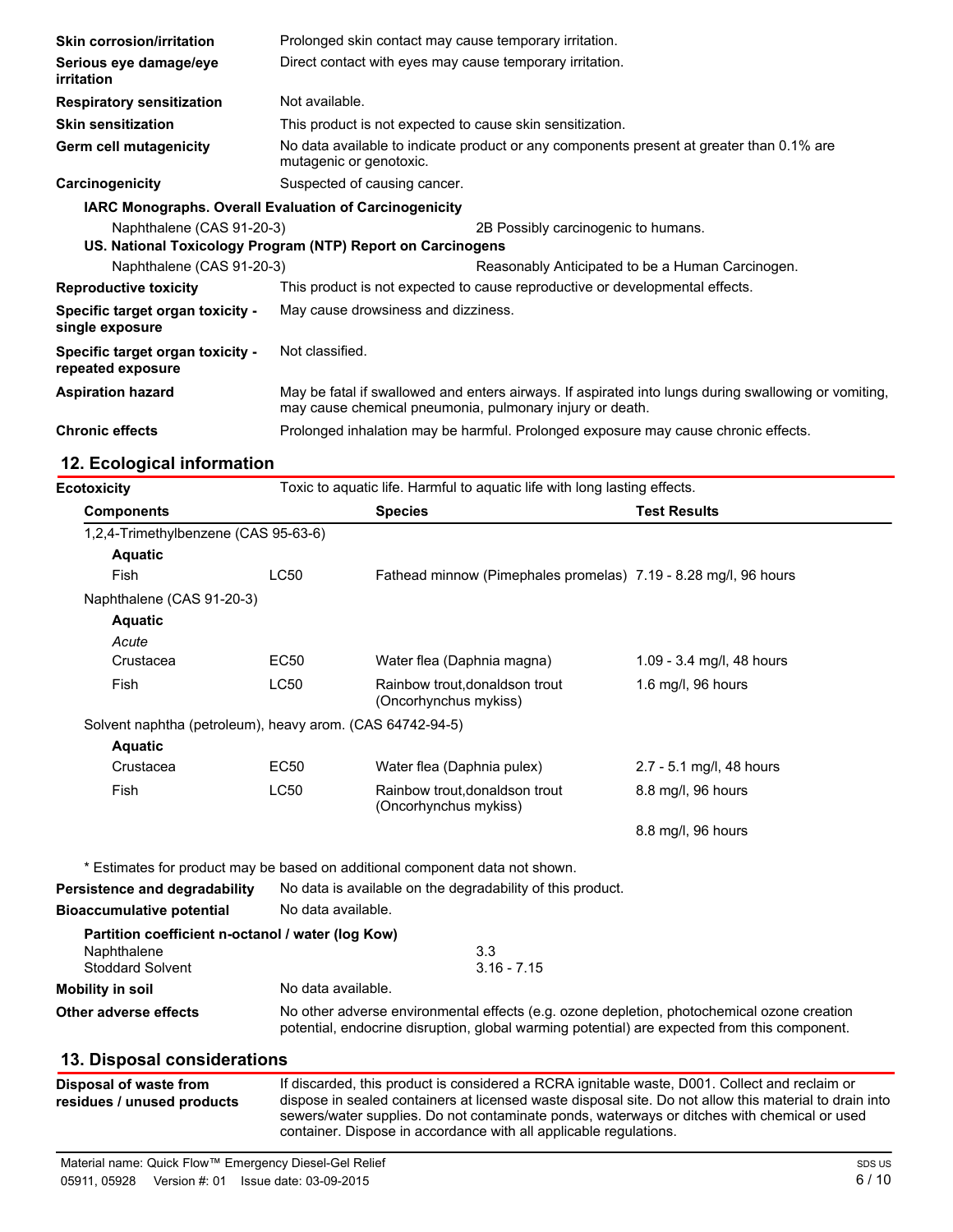| Hazardous waste code   | D001: Waste Flammable material with a flash point <140 F                                                                                                                                                         |  |
|------------------------|------------------------------------------------------------------------------------------------------------------------------------------------------------------------------------------------------------------|--|
| Contaminated packaging | Empty containers should be taken to an approved waste handling site for recycling or disposal.<br>Since emptied containers may retain product residue, follow label warnings even after container is<br>emptied. |  |

## **14. Transport information**

## **DOT**

**NON-BULK**

Not regulated as dangerous goods by ground.

### **DOT Air**

|             | <b>UN number</b>                  | <b>UN1268</b>                                                                                        |
|-------------|-----------------------------------|------------------------------------------------------------------------------------------------------|
|             | UN proper shipping name           | Petroleum distillates, n.o.s. or Petroleum products, n.o.s., Limited Quantity                        |
|             | <b>Transport hazard class(es)</b> |                                                                                                      |
|             | <b>Class</b>                      | 3                                                                                                    |
|             | <b>Subsidiary risk</b>            |                                                                                                      |
|             | Label(s)                          | 3                                                                                                    |
|             | Packing group                     | Ш                                                                                                    |
|             |                                   | Special precautions for user Read safety instructions, SDS and emergency procedures before handling. |
|             | <b>Special provisions</b>         | 144, B1, IB3, T4, TP1, TP29                                                                          |
|             | <b>Packaging exceptions</b>       | 150                                                                                                  |
|             | Packaging non bulk                | 203                                                                                                  |
|             | Packaging bulk                    | 242                                                                                                  |
| <b>DOT</b>  |                                   |                                                                                                      |
|             | <b>Maritime</b>                   |                                                                                                      |
|             | UN number                         | <b>UN1268</b>                                                                                        |
|             | UN proper shipping name           | Petroleum distillates, n.o.s. or Petroleum products, n.o.s., Limited Quantity                        |
|             | <b>Transport hazard class(es)</b> |                                                                                                      |
|             | <b>Class</b>                      | 3                                                                                                    |
|             | <b>Subsidiary risk</b>            |                                                                                                      |
|             | Label(s)                          | 3                                                                                                    |
|             | Packing group                     | $\mathsf{III}$                                                                                       |
|             |                                   | Special precautions for user Read safety instructions, SDS and emergency procedures before handling. |
|             | <b>Special provisions</b>         | 144, B1, IB3, T4, TP1, TP29                                                                          |
|             | <b>Packaging exceptions</b>       | 150                                                                                                  |
|             | Packaging non bulk                | 203                                                                                                  |
|             | <b>Packaging bulk</b>             | 242                                                                                                  |
| <b>IATA</b> |                                   |                                                                                                      |
|             | <b>UN number</b>                  | <b>UN1268</b>                                                                                        |
|             | UN proper shipping name           | Petroleum products, n.o.s., Limited Quantity                                                         |
|             | Transport hazard class(es)        |                                                                                                      |
|             | <b>Class</b>                      | 3                                                                                                    |
|             | <b>Subsidiary risk</b>            |                                                                                                      |
|             | Packing group                     | Ш                                                                                                    |
|             | <b>Environmental hazards</b>      | No.                                                                                                  |
|             | <b>ERG Code</b>                   | 3L                                                                                                   |
|             | <b>Other information</b>          | Special precautions for user Read safety instructions, SDS and emergency procedures before handling. |
|             | Passenger and cargo<br>aircraft   | Allowed                                                                                              |
|             | Cargo aircraft only               | Allowed.                                                                                             |
| <b>IMDG</b> |                                   |                                                                                                      |
|             | <b>UN number</b>                  | <b>UN1268</b>                                                                                        |
|             | UN proper shipping name           | PETROLEUM DISTILLATES, N.O.S. or PETROLEUM PRODUCTS, N.O.S., LIMITED QUANTITY                        |
|             | <b>Transport hazard class(es)</b> |                                                                                                      |
|             | <b>Class</b>                      | 3                                                                                                    |
|             | <b>Subsidiary risk</b>            |                                                                                                      |
|             | Packing group                     | $\mathbf{III}$                                                                                       |
|             | <b>Environmental hazards</b>      |                                                                                                      |
|             | <b>Marine pollutant</b>           | No.                                                                                                  |
|             |                                   |                                                                                                      |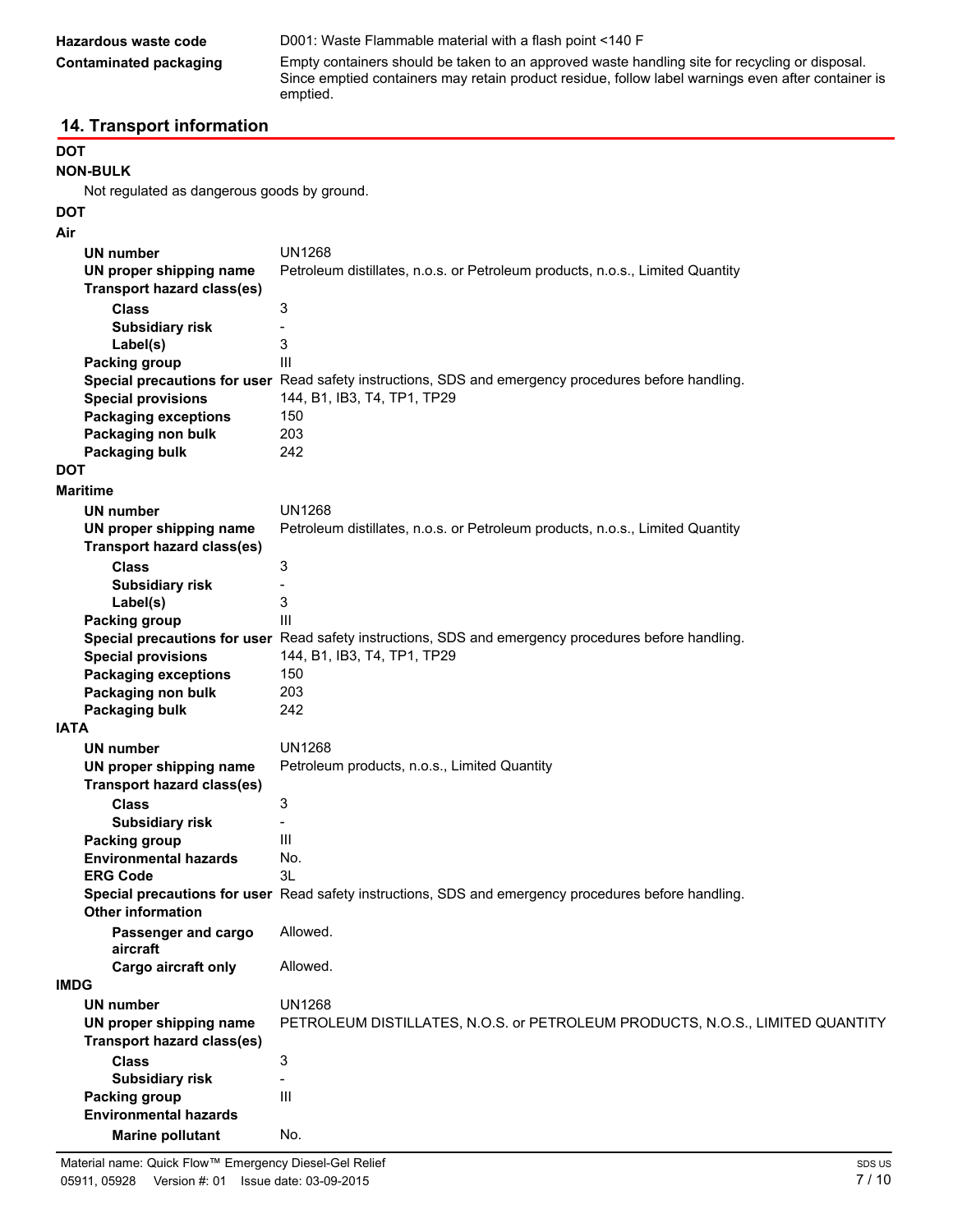**EmS** F-E, S-E **Special precautions for user** Read safety instructions, SDS and emergency procedures before handling.

| 15. Regulatory information                                                                                                                                                                                                                                                                                                                                                                                                               |                                                                                                                                                                                                                |  |  |
|------------------------------------------------------------------------------------------------------------------------------------------------------------------------------------------------------------------------------------------------------------------------------------------------------------------------------------------------------------------------------------------------------------------------------------------|----------------------------------------------------------------------------------------------------------------------------------------------------------------------------------------------------------------|--|--|
| <b>US federal regulations</b>                                                                                                                                                                                                                                                                                                                                                                                                            | This product is a "Hazardous Chemical" as defined by the OSHA Hazard Communication<br>Standard, 29 CFR 1910.1200.<br>All components are on the U.S. EPA TSCA Inventory List.                                   |  |  |
|                                                                                                                                                                                                                                                                                                                                                                                                                                          | TSCA Section 12(b) Export Notification (40 CFR 707, Subpt. D)                                                                                                                                                  |  |  |
| Not regulated.                                                                                                                                                                                                                                                                                                                                                                                                                           | <b>SARA 304 Emergency release notification</b>                                                                                                                                                                 |  |  |
| Not regulated.                                                                                                                                                                                                                                                                                                                                                                                                                           | US. OSHA Specifically Regulated Substances (29 CFR 1910.1001-1050)                                                                                                                                             |  |  |
| Not listed.                                                                                                                                                                                                                                                                                                                                                                                                                              | US EPCRA (SARA Title III) Section 313 - Toxic Chemical: Listed substance                                                                                                                                       |  |  |
| 1,2,4-Trimethylbenzene (CAS 95-63-6)<br>Naphthalene (CAS 91-20-3)<br><b>CERCLA Hazardous Substance List (40 CFR 302.4)</b>                                                                                                                                                                                                                                                                                                               |                                                                                                                                                                                                                |  |  |
| Naphthalene (CAS 91-20-3)<br><b>CERCLA Hazardous Substances: Reportable quantity</b>                                                                                                                                                                                                                                                                                                                                                     |                                                                                                                                                                                                                |  |  |
| Naphthalene (CAS 91-20-3)                                                                                                                                                                                                                                                                                                                                                                                                                | <b>100 LBS</b>                                                                                                                                                                                                 |  |  |
|                                                                                                                                                                                                                                                                                                                                                                                                                                          | Spills or releases resulting in the loss of any ingredient at or above its RQ require immediate notification to the National<br>Response Center (800-424-8802) and to your Local Emergency Planning Committee. |  |  |
|                                                                                                                                                                                                                                                                                                                                                                                                                                          | Clean Air Act (CAA) Section 112 Hazardous Air Pollutants (HAPs) List                                                                                                                                           |  |  |
| Not regulated.                                                                                                                                                                                                                                                                                                                                                                                                                           | Clean Air Act (CAA) Section 112(r) Accidental Release Prevention (40 CFR 68.130)                                                                                                                               |  |  |
| Not regulated.                                                                                                                                                                                                                                                                                                                                                                                                                           |                                                                                                                                                                                                                |  |  |
| <b>Safe Drinking Water Act</b><br>(SDWA)                                                                                                                                                                                                                                                                                                                                                                                                 | Not regulated.                                                                                                                                                                                                 |  |  |
| <b>Food and Drug</b><br><b>Administration (FDA)</b>                                                                                                                                                                                                                                                                                                                                                                                      | Not regulated.                                                                                                                                                                                                 |  |  |
| <b>Section 311/312</b><br><b>Hazard categories</b>                                                                                                                                                                                                                                                                                                                                                                                       | Superfund Amendments and Reauthorization Act of 1986 (SARA)<br>Immediate Hazard - Yes<br>Delayed Hazard - Yes<br>Fire Hazard - Yes<br>Pressure Hazard - No<br>Reactivity Hazard - No                           |  |  |
| <b>SARA 302 Extremely</b><br>hazardous substance                                                                                                                                                                                                                                                                                                                                                                                         | No                                                                                                                                                                                                             |  |  |
| <b>US state regulations</b>                                                                                                                                                                                                                                                                                                                                                                                                              |                                                                                                                                                                                                                |  |  |
| Not listed.                                                                                                                                                                                                                                                                                                                                                                                                                              | US. California Controlled Substances. CA Department of Justice (California Health and Safety Code Section 11100)                                                                                               |  |  |
| Stoddard Solvent (CAS 8052-41-3)<br>1,2,4-Trimethylbenzene (CAS 95-63-6)<br>Naphthalene (CAS 91-20-3)<br>US. Massachusetts RTK - Substance List<br>1,2,4-Trimethylbenzene (CAS 95-63-6)<br>Stoddard Solvent (CAS 8052-41-3)<br>Naphthalene (CAS 91-20-3)<br>1,2,4-Trimethylbenzene (CAS 95-63-6)<br>Stoddard Solvent (CAS 8052-41-3)<br><b>US. Rhode Island RTK</b><br>1,2,4-Trimethylbenzene (CAS 95-63-6)<br>Naphthalene (CAS 91-20-3) | US. New Jersey Worker and Community Right-to-Know Act<br>Solvent naphtha (petroleum), heavy arom. (CAS 64742-94-5)<br>US. Pennsylvania Worker and Community Right-to-Know Law                                  |  |  |
|                                                                                                                                                                                                                                                                                                                                                                                                                                          |                                                                                                                                                                                                                |  |  |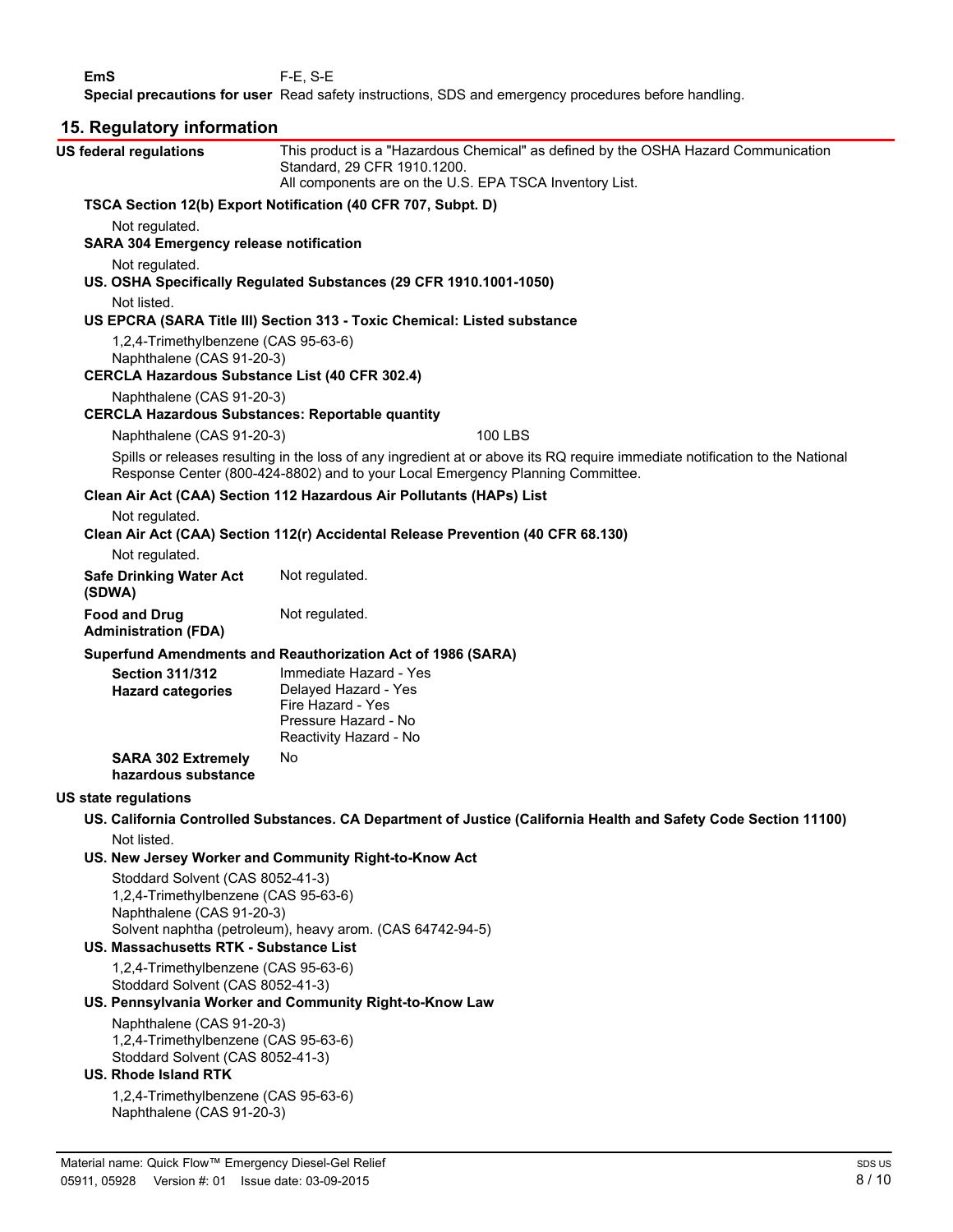#### **US. California Proposition 65**

WARNING: This product contains a chemical known to the State of California to cause cancer and birth defects or other reproductive harm.

| reproductive narm.                                                                |                                                                                                                                     |                        |
|-----------------------------------------------------------------------------------|-------------------------------------------------------------------------------------------------------------------------------------|------------------------|
|                                                                                   | US - California Proposition 65 - CRT: Listed date/Carcinogenic substance                                                            |                        |
| Benzene (CAS 71-43-2)<br>Ethylbenzene (CAS 100-41-4)<br>Naphthalene (CAS 91-20-3) | Listed: February 27, 1987<br>Listed: June 11, 2004<br>Listed: April 19, 2002                                                        |                        |
|                                                                                   | US - California Proposition 65 - CRT: Listed date/Developmental toxin                                                               |                        |
| Benzene (CAS 71-43-2)<br>Toluene (CAS 108-88-3)                                   | Listed: December 26, 1997<br>Listed: January 1, 1991<br>US - California Proposition 65 - CRT: Listed date/Female reproductive toxin |                        |
| Toluene (CAS 108-88-3)                                                            | Listed: August 7, 2009<br>US - California Proposition 65 - CRT: Listed date/Male reproductive toxin                                 |                        |
| Benzene (CAS 71-43-2)                                                             | Listed: December 26, 1997                                                                                                           |                        |
| Volatile organic compounds (VOC) regulations<br><b>EPA</b>                        |                                                                                                                                     |                        |
| VOC content (40 CFR<br>51.100(s)                                                  | 98 %                                                                                                                                |                        |
| <b>Consumer products</b><br>(40 CFR 59, Subpt. C)                                 | Not regulated                                                                                                                       |                        |
| <b>State</b>                                                                      |                                                                                                                                     |                        |
| <b>Consumer products</b>                                                          | Not regulated                                                                                                                       |                        |
| VOC content (CA)                                                                  | 98 %                                                                                                                                |                        |
| VOC content (OTC)                                                                 | 98 %                                                                                                                                |                        |
| <b>International Inventories</b>                                                  |                                                                                                                                     |                        |
| Country(s) or region                                                              | Inventory name                                                                                                                      | On inventory (yes/no)* |
| Australia                                                                         | Australian Inventory of Chemical Substances (AICS)                                                                                  | Yes                    |
| Canada                                                                            | Domestic Substances List (DSL)                                                                                                      | Yes                    |
| Canada                                                                            | Non-Domestic Substances List (NDSL)                                                                                                 | No                     |
| China                                                                             | Inventory of Existing Chemical Substances in China (IECSC)                                                                          | Yes                    |
| Europe                                                                            | European Inventory of Existing Commercial Chemical<br>Substances (EINECS)                                                           | Yes                    |
| Europe                                                                            | European List of Notified Chemical Substances (ELINCS)                                                                              | No                     |
| Japan                                                                             | Inventory of Existing and New Chemical Substances (ENCS)                                                                            | Yes                    |
| Korea                                                                             | Existing Chemicals List (ECL)                                                                                                       | Yes                    |
| New Zealand                                                                       | New Zealand Inventory                                                                                                               | Yes                    |
| Philippines                                                                       | Philippine Inventory of Chemicals and Chemical Substances<br>(PICCS)                                                                | Yes                    |
| United States & Puerto Rico                                                       | Toxic Substances Control Act (TSCA) Inventory                                                                                       | Yes                    |

\*A "Yes" indicates that all components of this product comply with the inventory requirements administered by the governing country(s) A "No" indicates that one or more components of the product are not listed or exempt from listing on the inventory administered by the governing country(s).

### **16. Other information, including date of preparation or last revision**

| <b>Issue date</b>               | 03-09-2015                                                                      |
|---------------------------------|---------------------------------------------------------------------------------|
| Prepared by                     | Allison Cho                                                                     |
| <b>Version</b> #                | 01                                                                              |
| <b>Further information</b>      | CRC # 673C                                                                      |
| <b>HMIS<sup>®</sup></b> ratings | Health: $1*$<br>Flammability: 2<br>Physical hazard: 0<br>Personal protection: B |
| <b>NFPA ratings</b>             | Health: 1<br>Flammability: 2<br>Instability: 0                                  |